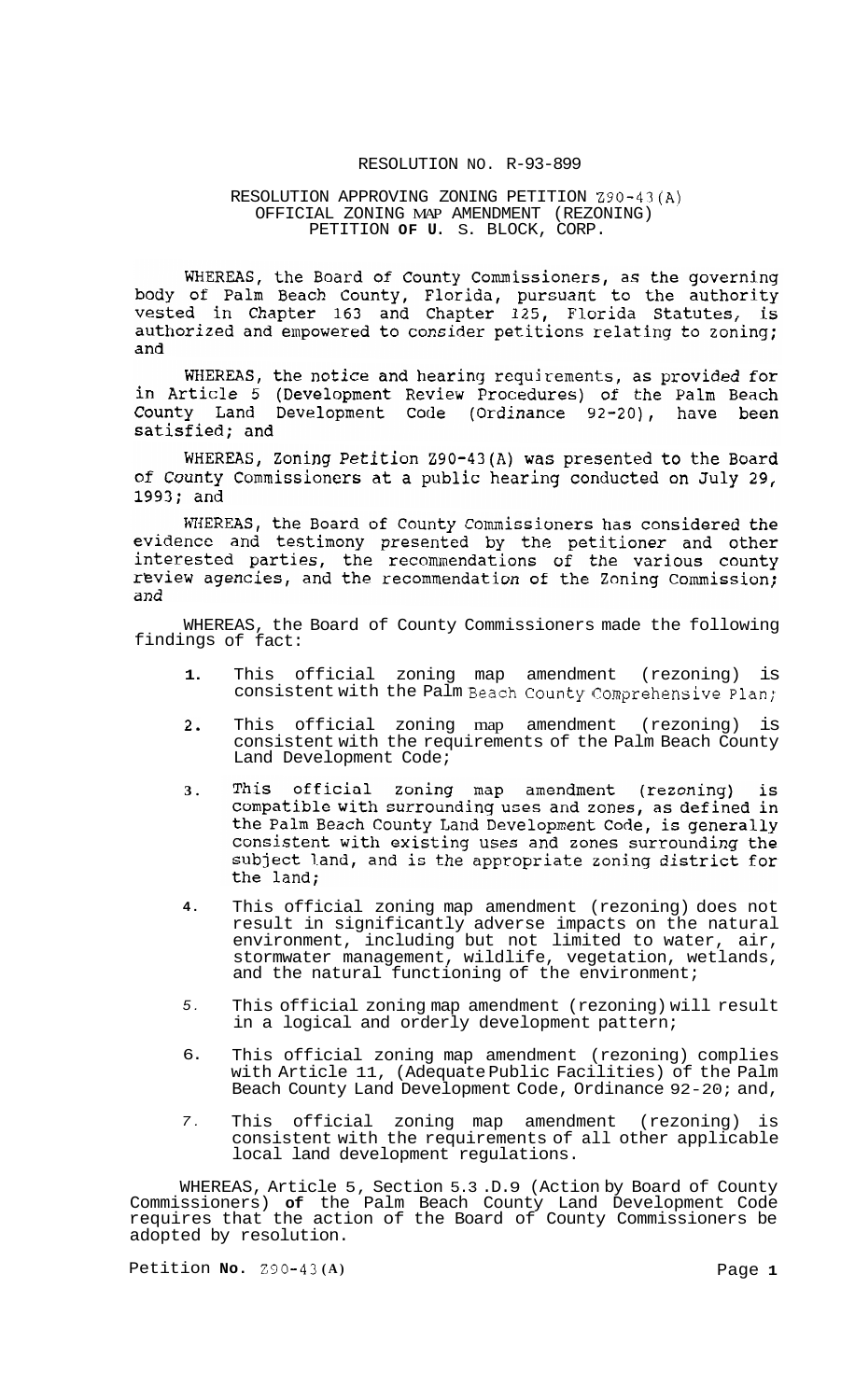NOW , THEREFORE, BE IT RESOLVED BY THE BOARD OF COUNTY COMMISSIONERS **OF** PALM BEACH COUNTY, FLORIDA, that Zoning Petition Z90-43(A), the petition of U. S. BLOCK, CORP. by: DENNIS **P.**  KOEHLER, AGENT for a OFFICIAL ZONING MAP AMENDMENT (REZONING) from the AGRICULTURAL RESIDENTIAL *(AR)* AND LIGHT INDUSTRIAL (IL) ZONING DISTRICT to the GENERAL INDUSTRIAL (IG) ZONING DISTRICT with a CONDITIONAL OVERLAY ZONE (COZ) on a parcel of land legally described in EXHIBIT A, attached hereto and made a part hereof , and generally located as indicated on a vicinity sketch attached **as**  EXHIBIT B, attached hereto and made a part hereof, was approved on July 29, 1993, subject to the conditions of the Conditional Overlay Zone described in EXHIBIT C, attached hereto and made a part hereof.

Commissioner **Newell** moved for the approval *of* the Resolution.

The motion was seconded by Commissioner Foster 10 and, upon being put **to a** vote, the vote was as follows:

| Mary McCarty, Chair | Ave       |
|---------------------|-----------|
| Burt Aaronson       | $Ay \sim$ |
| Ken Foster          | Aye       |
| Maude Ford Lee      | Absent    |
| Karen T. Marcus     | Absent    |
| Warren Newell       | Ave       |
| Carol A. Roberts    | Ave       |
|                     |           |

The Chair thereupon declared that the resolution was duly passed and adopted this 29th day of July, 1993.

APPROVED AS TO **FORM**  AND LEGAL SUFFICIENCY

BY:

BY: DEPUY COUNT

PALM BEACH COUNTY, FLORIDA BY ITS BOARD **OF** COUNTY

COMMISSIONERS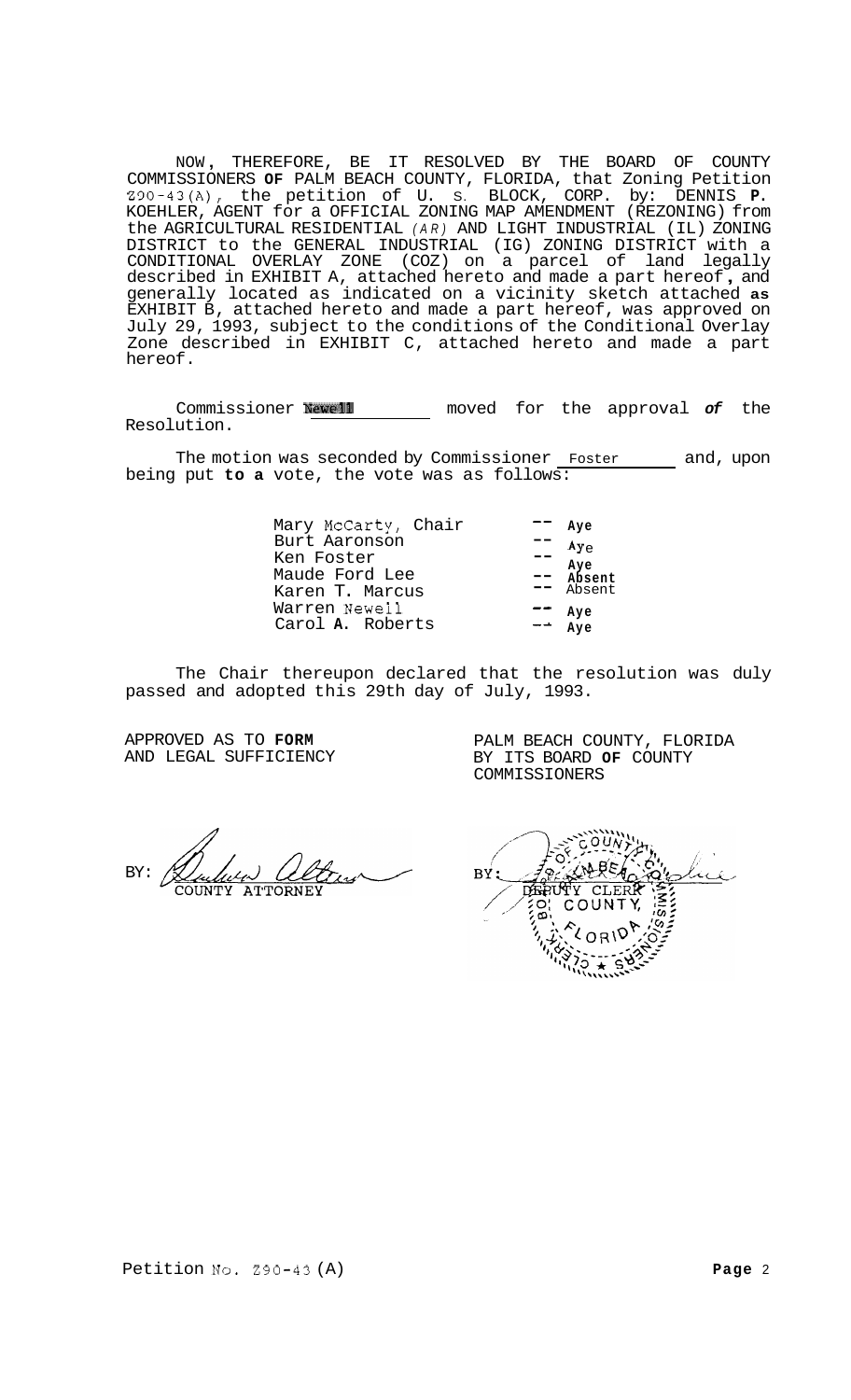# **EXHIBIT A**

#### LEGAL **DESCRIPTION**

HUMI OF SAID PALM BEACH FARMS COMPANY PLAT NO. 3, RECORDED IN PLAT<br>2, PAGE 46, PUBLIC RECORDS OF PALM BEACH COUNTY, FLORIDA, AND<br>ACCORDING TO THE RIGHT-OF-WAY MAP OF SAID SUNSHINE STATE PARKWAY ON<br>FILE IN THE OFFICE OF FLO

ROhD.

A PARCEL OF LAND BEING A PORTION OF TRACT 17, BLOCK 4, PALM BEACH FARMS CO., PLAT NO. 3, RECORDED IN PLAT BOOK 2, PAGES 45-54 OF THE PUBLIC RECORDS OF PALM BEACH COUNTY, FLORIDA, AND LYING SECTION 33, TOWNSHIP 43 SOUTH, RA BEACH COUNTY, FLORIDA

COMMENCING AT THE SOUTHWEST CORNER OF SAID TRACT 17, RUN 1189'03'20"E ALONG THE SOUTH LINE OF SAID TRACT 17 A DISTANCE OF 623.04 FEET TO A POINT ON THE EAST RIGHT-OF-WAY LINE OF G23.04 FEET TO A POINT ON THE EAST RIGHT-OF-WAY LINE OF THE FLORIDA STATE TURNPIKE AS DESCRIBED IN DEED BOOK TITO,<br>PAGE 560, PUBLIC RECORDS OF PALM BEACH COUNTY, FLORIDA;<br>THENCE NAO'37'50"E ALONG SAID EAST RIGHT-OF-WAY LINE A<br>DISTANCE OF 44.11 FEET TO A POINT ON A LINE PAPALLEL COMMISSIONERS DATED MARCH 14, 1932, PUBLIC RECORDS OF PALM DEACH COUNTY, FLORIDA, AND ALSO BEING THE POINT OF DEGINNING.

THENCE CONTINUE NAO'37'50"E, ALONG THE EAST RIGHT-OF-WAY<br>LINE OF SAID FLORIDA STATE TURRPIKE, A DISTANCE OF 97.51<br>FEET; THENCE NOO'59'50"E, A DISTANCE OF 420.01 FEET; THENCE<br>ROO'00"WA DISTANCE OF 30.00 FEET; THENCE NOO'59'

SAID HEREIN DESCRIBED PARCEL CONTAINING 37,756 SQUARE FEET  $(0.867 \text{ ACRES})$ .

#### PARCEL **llE**

A PARCEL OF LAND BEING A PORTION OF TRACT 17, BLOCK 4, PALM BEACH FARMS CO.; PLAT NO. 3, AS RECORDED IN PLAT BOOK 2, PAGES 45-54 OF THE PUBLIC RECORDS OF PALM BEACH COUNTY, FLORIDA, AND LYING IN SECTION 33, TOWNSHIP 43 SOUTH, RANGE 42 EAST, PALM BEACH COUNTY, FLORIDA. SAID PARCEL BEING MORE PARTICULARLY DESCRIBED AS FOLLOWS:

Petition No. 290-43 **(A) Page 3**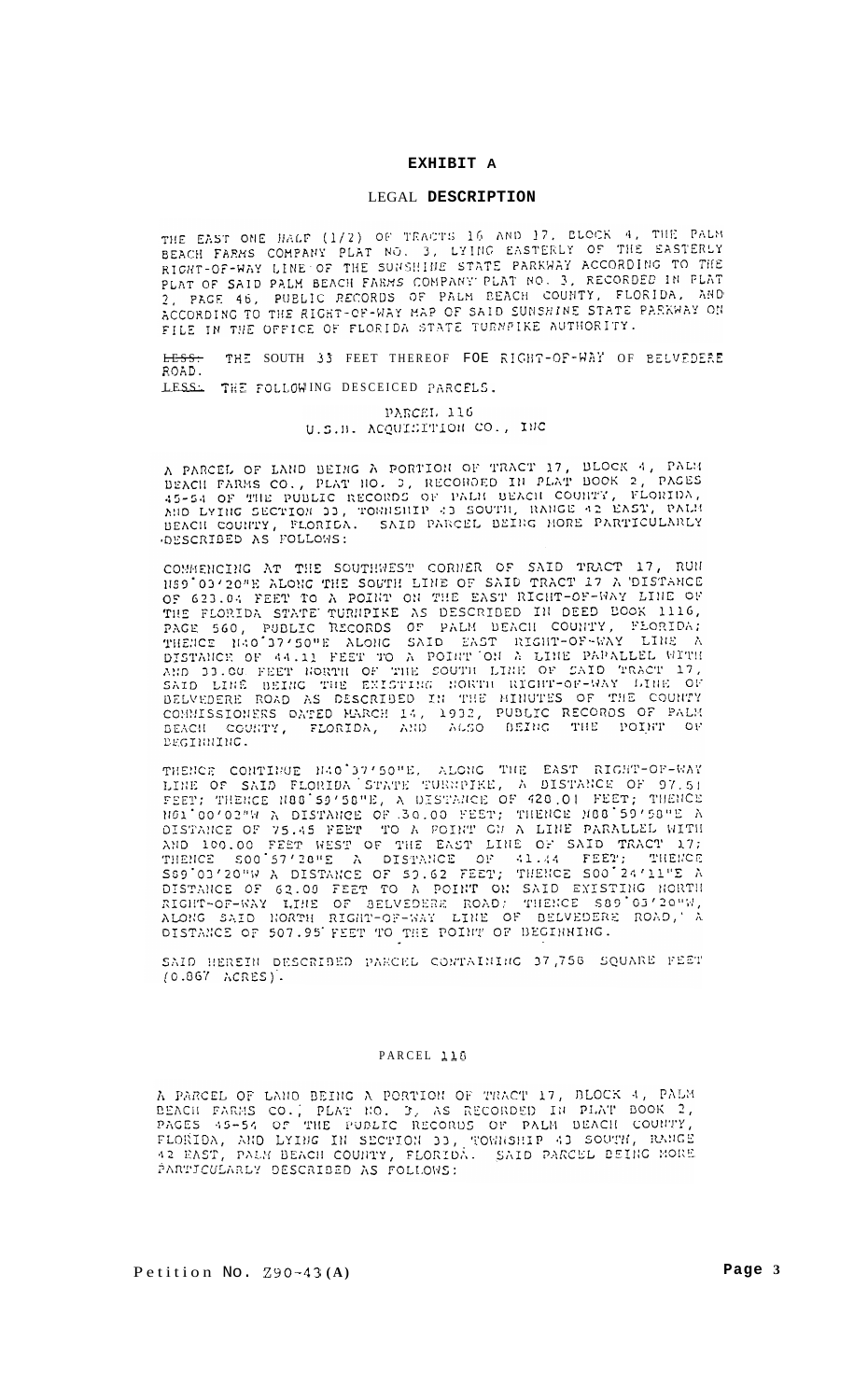COMMENCING AT THE SOUTHEAST CORNER OF SAID TRACT 17, RUN NOO'57'20"W ALONG THE EAST LINE OF SAID TRACT 17 A DISTANCE OF 33.00 FEET TO A POINT ON THE EXISTING NORTH RIGHT-OF-WAY LINE OF BELVEDERE ROAD AS DESCRIBED IN THE MINUTES OF THE COUNTY COMMISSIONERS, MARCH 14, 1932, PUBLIC RECORDS OF PALM<br>BEACH COUNTY, FLORIDA, SAID LINE BEING PARALLEL WITH AND<br>BEACH COUNTY, FLORIDA, SAID LINE BEING PARALLEL WITH AND<br>33.00 FEET NORTH OF THE SOUTH LINE OF SAID TRAC HOO'57'28"W ALONG THE EAST LINE OF SAID TRACT 17 A DISTANCE 100 57'28"W ALONG THE EAST LINE OF SAID TRACT 17 A DISTANCE<br>OF 62.00 FEET TO A POINT ON A LINE THAT IS PARALLEL WITH AND<br>95.00 FEET NORTH OF THE SOUTH LINE OF SAID TRACT 17, THENCE<br>589'03'20"W A DISTANCE OF 159.62 FEET; TH

SAID HEREIN DESCRIBED PARCEL CONTAINING 9, 914, SQUARE FEET OR 0:228 ACRES.

#### PARCEL 119

#### ALLEN STAN

A PARCEL OF LAND BEING A PORTION OF TRACT 17, BLOCK 4, PALM BEACH FARMS CO., PLAT NO. 3, AS RECORDED IN PLAT BOOK 2, PAGES 45-54 OF THE PUBLIC RECORDS OF PALM BEACH COUNTY, FLORIDA, AND LYING IN SECTION 33, TOWNSHIP 43 SOUTH, RANGE 42 EAST, PALM BEACH COUNTY, FLORIDA. SAID PARCEL BEING MORE PARTICULARLY DESCRIBED AS FOLLOWS:

COMMENCING AT THE SOUTHEAST CORNER OF SAID TRACT 17, RUN NOO'57'23"W, ALONG THE EAST LINE OF TRACT 17, A DISTANCE OF 95.00 FEET TO A POINT ON A LINE THAT IS PARALLEL WITH AND 95.00 FEET NORTH OF THE SOUTH LINE OF SAID TRAC OF BEGINNING: THENCE CONTINUE<br>EAST LINE OF SAID TRACT 17, A<br>THENCE S80 59'58"W A DISTANCE OF 1100 57'28"N, ALCNG THE DISTANCE OF H6.53 FEET; THENCE S88'59'S8"W A DISTANCE OF A POINT ON A LINE THAT IS PARALLEL WITH AND 95.00 FEET NORTH A POINT ON A LINE THAT IS PARALLEL WITH AND 95.00 FEET NORTH OF DISTANCE OF 100.00 FEET TO THE POINT OF BEGINNING.

SAID HEREIN DESCRIBED PARCEL CONTAINING H.648 SQUARE FEET (0.267 ACRES).

TOTAL AREA Of TRACT=4.46 ACRES MORE OR LESS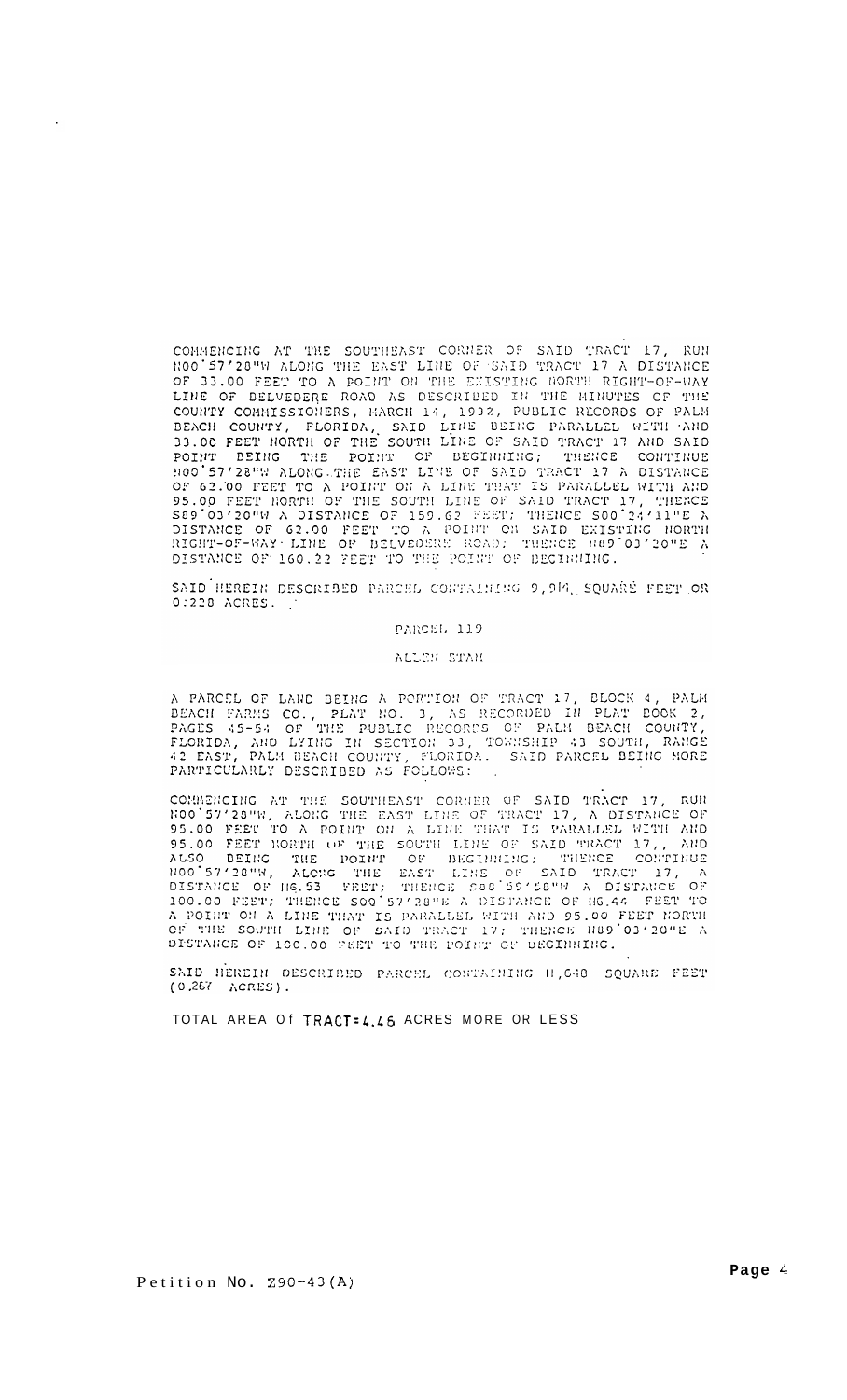**EXHIBIT B** 



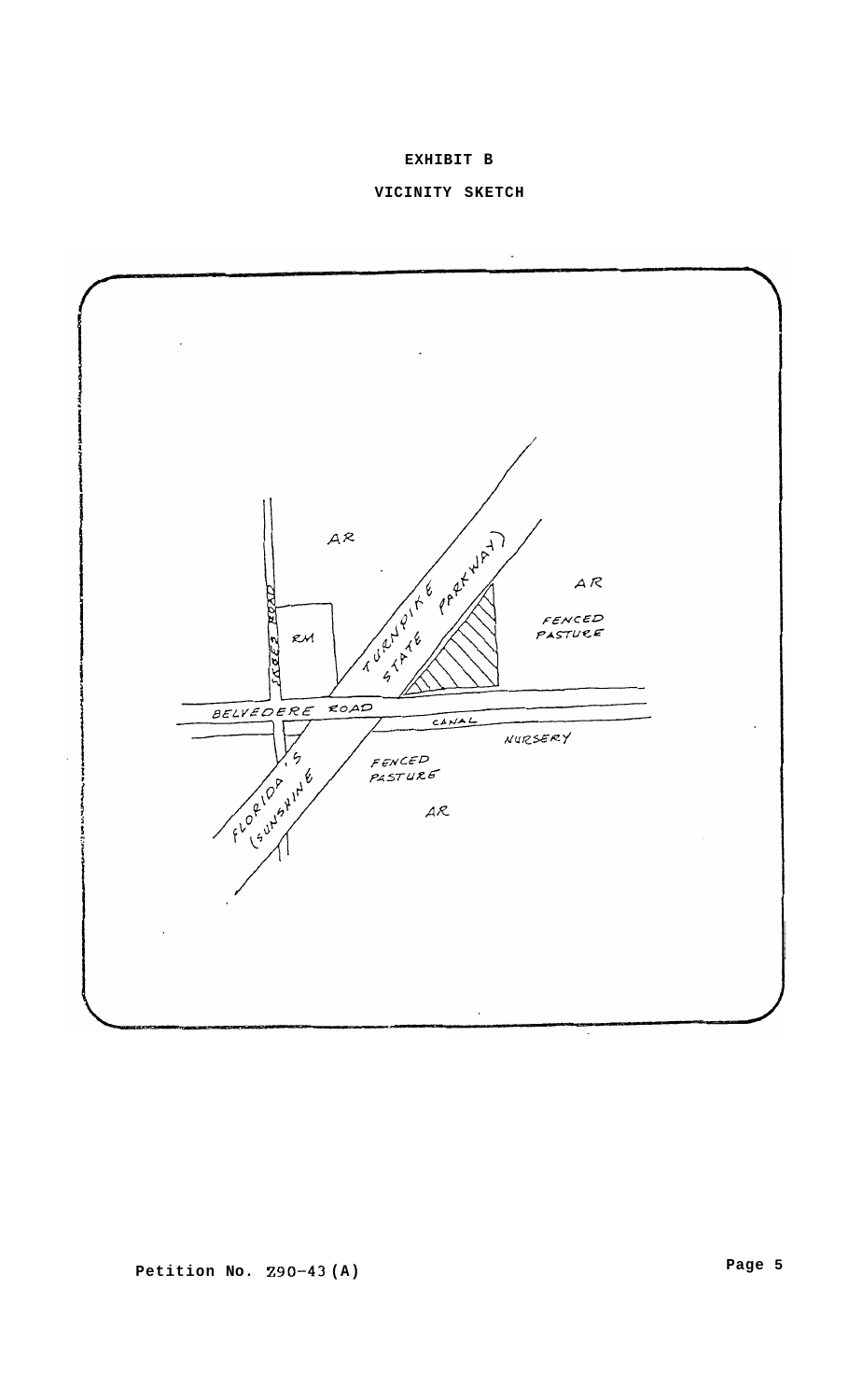# EXHIBIT C

# CONDITIONS OF APPROVAL

### **A. GENERAL**

1. **To** mitigate the impacts associated with the intense uses of the IG district, permitted uses of the site shall not include :

Asphalt plant; Gas and fuel, wholesale; Heavy industry which involve hazardous or commonly recognized offensive conditions. Including uses such as warehousing of chemicals, dry ice, fertilizers, fireworks and explosives, pulp and paper products, and radioactive materials; fat rendering plants; slaughterhouse:; and tanneries; steel works; and petroleum refineries; Machine or welding shope; Potting **soil** manufacturing; or, Sugar mill or refinery. (ZONING/BUILDING)

2. **To** insure the timely redevelopment of the existinq use, the petitioner shall submit an application to the Development Review Committee (DRC) on or before January 5, **1994** for the certification of the site plan approved **by** the Board *of* County Commissioners, Exhibit **49 of**  Petition No. **Z90-43(A).** The site plan shall be approved by the **DRC** on or before March 25, **1994.** (ZONING)

# **B.** LANDSCAPING

**1. To** insure the buffering of the industrial uses from adjoining non industrial lands, all trees requiredl *to* be planted on site by this approval shall meet the following minimum standards at installation:

| a.<br>b.       | Tree height:<br>Trunk diameter: | fourteen (14) feet.<br>3.5 inches measured 4.5 feet<br>above grade.                                                                                                                                                          |
|----------------|---------------------------------|------------------------------------------------------------------------------------------------------------------------------------------------------------------------------------------------------------------------------|
| $\mathsf{C}$ . | Canopy diameter:                | seven (7) feet. Diameter shall<br>be determined by the average<br>canopy radius at 3 points<br>measured from the trunk to the<br>outermost branch tip. Each<br>radius shall measure at least<br>3.5 feet in length. (ZONING) |

- 2. **To** provide for adequate buffer to adjoining residential lands, landscaping and buffering along the east property line, abutting residential land uses, shall be upgraded to include:
	- a. **A** minimum fifteen (15) foot wide landscape buffer strip; and,
	- b. A six (6) foot high opaque concrete wall. The following landscaping requirements shall be installed on the exterior side of the required wall:
		- **(1)** One (1) native canopy tree plantec:. every twenty (20) feet on center;

Petition No. **Z90-43(A)** Page *6*